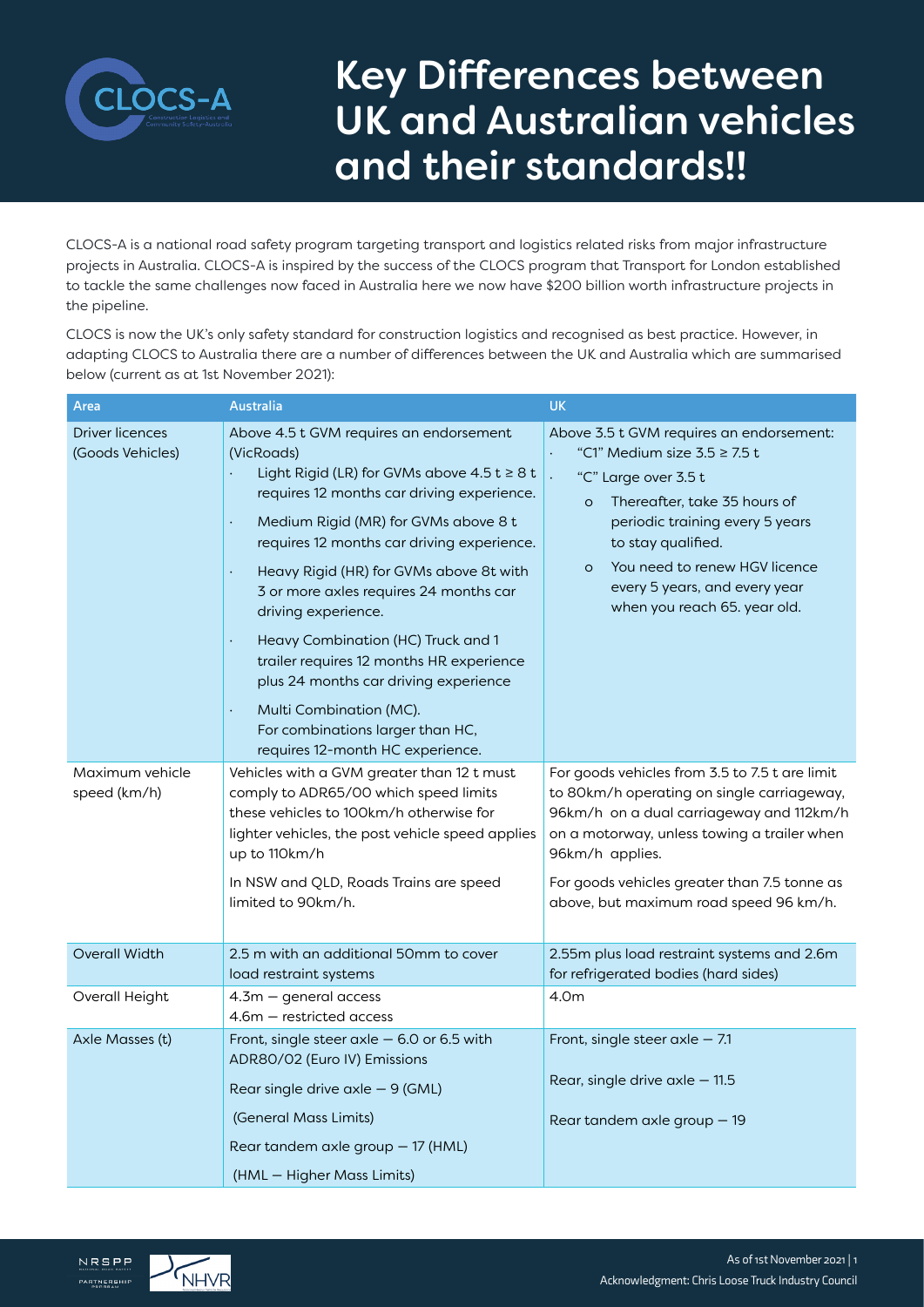| Area                                | <b>Australia</b>                                                                                   | <b>UK</b>                                                                               |
|-------------------------------------|----------------------------------------------------------------------------------------------------|-----------------------------------------------------------------------------------------|
| GCM (t) example                     | 45.5 (HML) for 6 axle semi combination                                                             | 44.0 for 6 axle semi combination                                                        |
| Combinations<br>(typical)           | For the construction segment                                                                       | For the construction segment                                                            |
|                                     | Truck with 3 to 6 axle dog trailers                                                                | Truck as 3 or 4 axle rigids                                                             |
| With Overall length<br>$(OAL - m)$  | For distribution                                                                                   | For distribution                                                                        |
|                                     | 6 axle Semi for 19m or 20m.                                                                        | 6 axle semi for 16.5m semi combination                                                  |
|                                     | 9 axle B-Double for 26m.<br>$\blacksquare$                                                         | or 18.75 draw bar "lorry".                                                              |
|                                     | 11 axle A-Double for 30m.<br>$\bullet$                                                             | There are no "longer" combinations                                                      |
|                                     | Road trains in remote areas                                                                        | Typically, in a hard sided body configuration                                           |
|                                     | Typically, in a curtain side trailer<br>configuration                                              |                                                                                         |
| Managing Driver<br>hours            | Paper based Log Book with a recent option of<br>an EWD (Electronic Work Diary).                    | Digital Tachograph required since 1 May<br>2006, for a goods vehicle above 3.5t GVM.    |
|                                     | Records driving hours and rest break<br>locations.                                                 | Records information about driving time,<br>speed and distance.                          |
|                                     | Required for vehicles with a GVM greater than                                                      |                                                                                         |
|                                     | 12t GVM but not required where the driver will<br>only drive within a 100km radius of the driver's |                                                                                         |
|                                     | base. This work is referred to as 100km work in                                                    |                                                                                         |
|                                     | the HVNL                                                                                           |                                                                                         |
|                                     |                                                                                                    |                                                                                         |
| Noxious Engine                      | ADR80/03 (Euro V) mandatory from Jan/11                                                            | Euro V mandatory from Oct/09                                                            |
| <b>Exhaust Emissions</b>            | ADR80/04 (Euro VI Step "C") has not been                                                           | Euro VI Step "A" mandatory from Jan/14                                                  |
|                                     | drafted. Timing TBA. TIC is targeting 2024/25                                                      | Note London has a Low Emissions Zone (LEZ),                                             |
|                                     | There are no green emission (CO <sub>2</sub> )                                                     | and from the 25/Oct/21, it is expanding to                                              |
|                                     | requirements.                                                                                      | an ULEZ from central London to create a<br>single, larger zone up to the North Circular |
|                                     |                                                                                                    | Road (A406) and South Circular Road                                                     |
|                                     |                                                                                                    | (A205). See appendix A for further details                                              |
| Permitted access<br>areas           | None in Australia                                                                                  | Heavy Goods Vehicle Safety Permit for Direct<br>Vision Standard (DVS).                  |
|                                     |                                                                                                    | For all trucks with a GVM greater than 12t                                              |
|                                     |                                                                                                    | GVM entering or operating in the Greater<br>London from 26/Oct/20. Features:            |
|                                     |                                                                                                    | Min. DVS rating or safe system<br>$\bullet$                                             |
|                                     |                                                                                                    | From 1 to 3 stars by 2024                                                               |
| Spray suspension                    | No specific requirements other than                                                                | Required for motor vehicles above 12 tonne                                              |
|                                     | "complete mudguards" for all wheel ends                                                            | GVM or trailers with an ATM above 3.5 tonne                                             |
| Braking-<br><b>Antilock Braking</b> | <b>Trucks</b>                                                                                      | It is guessimate that ABS was mandated<br>before 1998!                                  |
| System (ABS)                        | ADR35/05, ABS was mandatory from 1/                                                                |                                                                                         |
|                                     | Nov/17                                                                                             | USA - New trailers, single unit trucks and<br>buses that have air brakes must have had  |
|                                     | <b>Trailers</b>                                                                                    | ABS since 1998, and new single unit trucks                                              |
|                                     | ADR38/04, mandated ABS or load sensing<br>brakes from 1/Jan/15                                     | and buses with hydraulic brakes must have<br>ABS after 1999.                            |
|                                     | ADR38/05, mandated ABS with Stability<br>Control from 1/Nov/19                                     |                                                                                         |

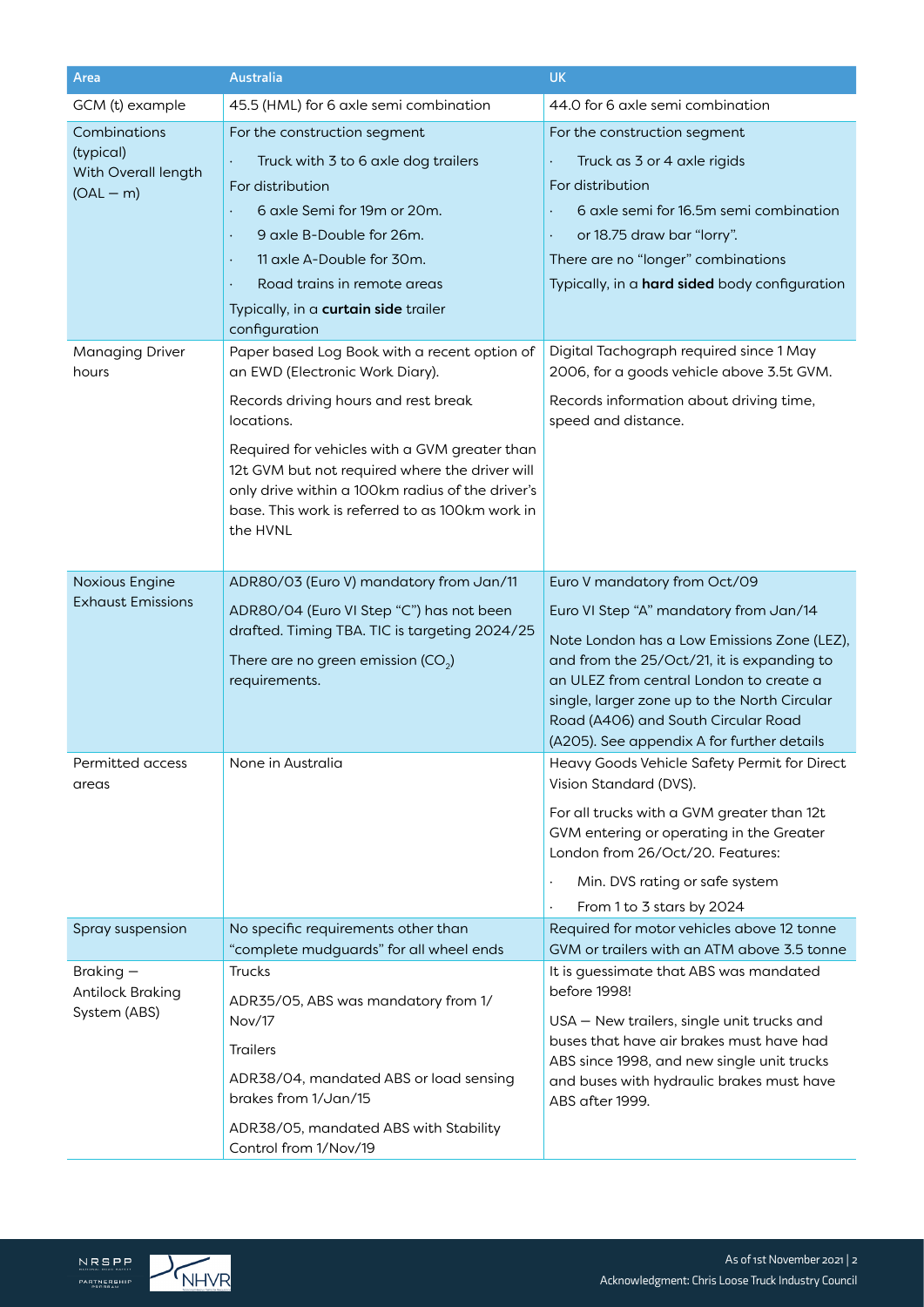| Area                                                                  | <b>Australia</b>                                                                                                                                                                                                                                                                                                                                                               | <b>UK</b>                                                                                                                                                                                                                                                                             |
|-----------------------------------------------------------------------|--------------------------------------------------------------------------------------------------------------------------------------------------------------------------------------------------------------------------------------------------------------------------------------------------------------------------------------------------------------------------------|---------------------------------------------------------------------------------------------------------------------------------------------------------------------------------------------------------------------------------------------------------------------------------------|
| Braking - Stability<br>Control                                        | <b>Trucks</b><br>ADR35/06 mandatory from 1/Jan/22<br>Draft ADR35/07 extends Stability Control to<br>all rigids.<br>Timing - TBA<br><b>Trailers</b><br>ADR38/05 Stability Control mandatory<br>from 1/Nov/19                                                                                                                                                                    | Truck and trailer mandated by the<br>EU GSR Regulation 661/2009 for:<br>all new type heavy vehicles by 1/Nov/11<br>and<br>all new heavy vehicles by 1/Nov/14<br>$\ddot{\phantom{1}}$<br>UN R13 - Heavy Vehicle Braking                                                                |
| <b>Braking - Advanced</b><br><b>Emergency Braking</b><br>(AEB) System | Draft ADR97/00 AEB.<br>Timing - TBA<br>Based on UN R131                                                                                                                                                                                                                                                                                                                        | Mandated by the EU GSR Regulation<br>661/2009 for:<br>all new type heavy vehicles by 1/Nov/13<br>$\bullet$<br>and<br>all new heavy vehicles in 1/Nov/15.UN<br>$\bullet$<br>R131 - Advanced Emergency Braking<br>Systems                                                               |
| Lane Departure<br>Warning (LDW)<br>System                             | Draft ADR99/00 - Lane Departure Warning<br>system proposed via safer freight vehicles<br>package.<br>It will only be mandatory for heavy trucks<br>exceeding 2.5m width, optional for vehicles<br>up to and including 2.5m wide.<br>Based on UN R130.                                                                                                                          | Mandated by the EU GSR Regulation<br>661/2009 for:<br>all new type heavy vehicles by 1/Nov/13<br>and<br>all new heavy vehicles in 1/Nov/15.<br>$\bullet$<br>UN R130 - Lane Departure Warning System                                                                                   |
| Front Underrun<br>Protection (FUP)<br>Device                          | Common from ADR80/02 (Euro IV), required<br>from 28/Feb/2008 to achieve 6.5t steer axle<br>loads, but ADR84/00 mandated it from 1/<br>Jan/2012 for 12t GVM vehicles                                                                                                                                                                                                            | It is guessimate that FUP was mandated<br>about 1994 via UN R93 FUP                                                                                                                                                                                                                   |
| <b>Bull Bar</b>                                                       | Common as either an alloy bumper or poster<br>4 Bull Bar                                                                                                                                                                                                                                                                                                                       | Uncommon                                                                                                                                                                                                                                                                              |
| Side Underrun<br>Protection (SUP)                                     | Draft ADR106/00 SUP, proposed via safer<br>freight vehicles package. It will only be<br>mandatory for heavy vehicles and trailers<br>exceeding 2.5m width, optional for vehicles<br>up to and including 2.5m wide<br>Based on UN R73/01 The draft ADR in its<br>current form, does not apply to Prime Movers.                                                                  | UN ECE R73 for Lateral Protection Devices<br>first published 2007!<br>UK specific - The Road Vehicles<br>(Construction and Use) Regulations<br>1986 Regulations 1986 first required SUP<br>("sideguards") in 1986 and specifies 2kN<br>impact strength<br>(UN R73 specifies only 1kN) |
| <b>Rear Underrun</b><br>Protection (RUP)                              | RUP requirements are detailed in ADR 91/00<br>for new ADR category TC/TC trailers from<br>1/Jul/19.<br>ADR42/04 General Safety Requirements for<br>rear bumper for "semi-trailer" with simple<br>dimensional guide.<br>Not required for rigid trucks or other types of<br>trailers such as pig trailers.<br>ADR 91/00 does list UN R58 as an accepted<br>alternative standard. | UN R58 for Rear Underrun Impact<br>Protection requires heavy vehicles and<br>trailers to be fitted. Ground clearance and<br>strength requirements more stringent than<br>ADR 91/00, although R58 is listed as an<br>acceptable alternative standard.                                  |

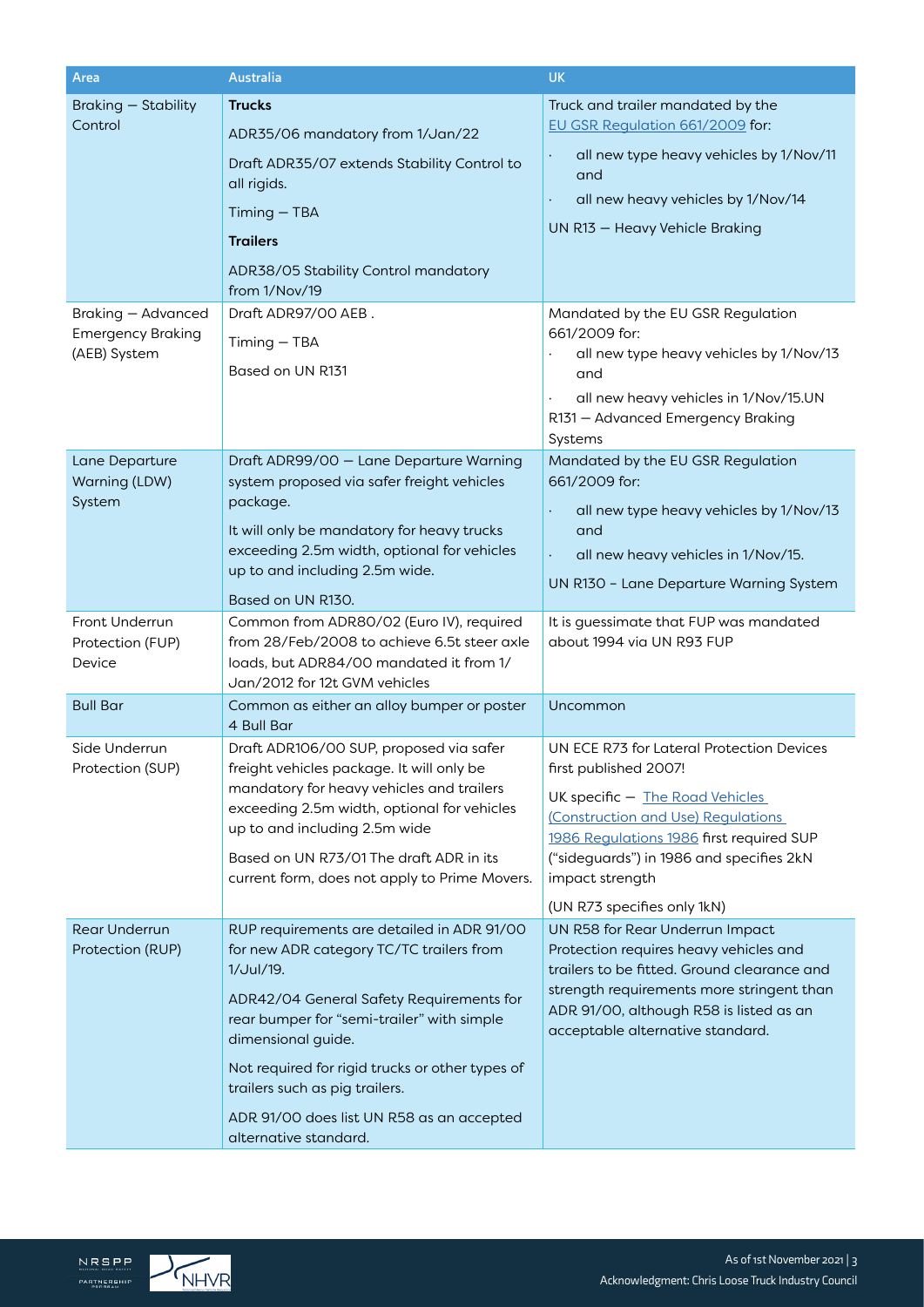| Area                                                      | Australia                                                                                                                                                                                                                                                                                                                                                      | <b>UK</b>                                                                                                                                                                                                                                                                     |
|-----------------------------------------------------------|----------------------------------------------------------------------------------------------------------------------------------------------------------------------------------------------------------------------------------------------------------------------------------------------------------------------------------------------------------------|-------------------------------------------------------------------------------------------------------------------------------------------------------------------------------------------------------------------------------------------------------------------------------|
| Conspicuity<br>Markings                                   | Optional requirement via ADR13/01 Lighting.<br>Safer Freight Vehicles package will mandate<br>for heavy vehicles and trailers exceeding 2.5m<br>width, optional for vehicle up to and including<br>2.5m wide.                                                                                                                                                  | UN R104 first published 2014                                                                                                                                                                                                                                                  |
| Day Time Running<br>(DTR) Lamps                           | ADR76/00 DTR lamps & ADR13/00 lamps<br>provide an "if fitted" requirement<br>The ADR calls up UN ECE R87                                                                                                                                                                                                                                                       | Mandatory UN ECE R87<br>Day Time Running Lamps for Power Driven<br>Vehicles                                                                                                                                                                                                   |
| Reverse light                                             | Reversing lights on trailers are optional.<br>Proposal to mandate as part of the Safer<br>Freight Vehicles package for wider trailers.                                                                                                                                                                                                                         | Mandatory                                                                                                                                                                                                                                                                     |
| Reversing alarm                                           | Not an ADR requirement - Commonly fitted<br>to trucks, but not to trailers, as the wiring<br>for trailer reversing lamp is frequently not<br>provided.                                                                                                                                                                                                         | Mandatory                                                                                                                                                                                                                                                                     |
| Mirrors (Indirect<br>Vision)                              | Amendment of ADR14/02 Mirrors defines New<br>York style "cross over mirrors" as an option as<br>part of Safer Freight Vehicle's package.<br>Draft ADR14/03 Mirrors is only mandatory<br>for heavy vehicles and trailers exceeding<br>2.5m width, optional for vehicles up to<br>and including 2.5m wide via Safer Freight                                      | Mandatory under the UN R46 for Indirect<br>Vision Requirements<br>Class IV, V, VI!!                                                                                                                                                                                           |
| Heavy-duty vehicles<br>direct vision                      | Vehicle's Package.<br>No requirement.                                                                                                                                                                                                                                                                                                                          | Introduced in Regulation (EU) 2019/2144,<br>expected:<br>2026 for new type vehicles<br>2029 for all new heavy vehicles<br>London Direct Vision Standard (currently<br>exclusive to Greater London area current<br>standard requires one star minimum to<br>operate in London) |
| <b>Blind Spot</b><br><b>Information Systems</b><br>(BSIS) | Draft ADR105/00 - BSIS. Proposed via Safer<br>Freight Vehicles package. Only mandatory<br>for heavy vehicles and trailers exceeding<br>2.5m width, optional for vehicles up to and<br>including 2.5m wide.<br>Based on UN R151.<br>Although Office of Road Safety draft NRSS<br>2021-2030 vehicle safety fact sheet mentions<br>as a priority area for an ADR. | Introduced in UN R151 2019/2144, expected:<br>2022 for new type vehicles<br>2024 for all new vehicles<br>$\bullet$<br>UN R151 - Blind Spot Information System for<br>the Detection of Bicycles                                                                                |
| Roadworthiness and<br>Maintenance                         | Victoria requires a roadworthy at change of<br>ownership<br>NSW, for HVs, it is annual from first registration<br>plus on-road intercepts and Safety/Weigh<br>stations                                                                                                                                                                                         | $DoT -$<br>Annual roadworthy<br>6weekly inspection at approved locations:<br><b>Roller Brake test</b><br>RSL tampering / test                                                                                                                                                 |

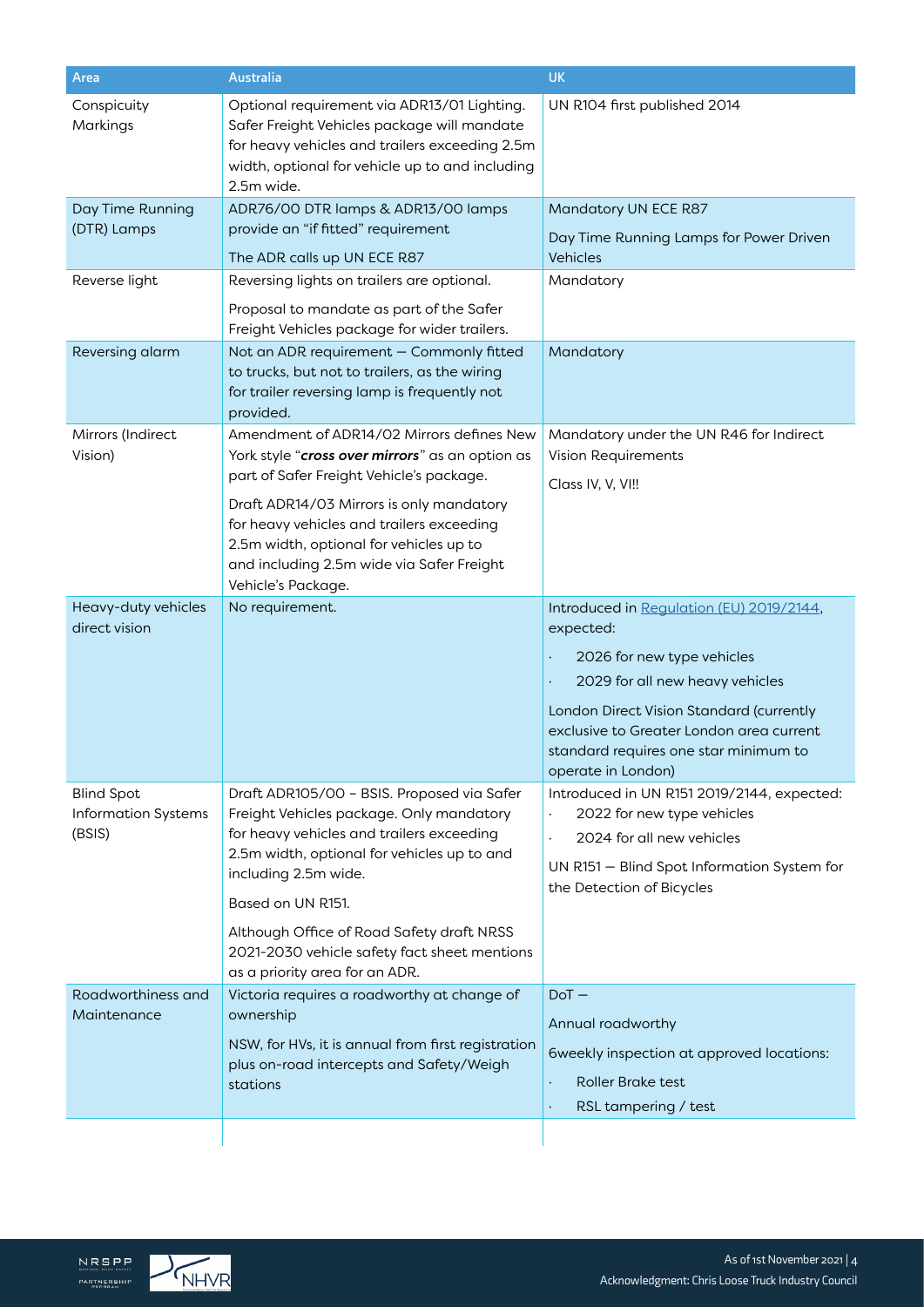| <b>Other Items</b>           |                      |                     |
|------------------------------|----------------------|---------------------|
| <b>Foundation brakes</b>     | Mixed – Disc/Drums   | <b>Disc</b>         |
| Age vehicle age<br>See below | Approaching 15 years | Approaching 9 years |

Other items beyond this project.

• Noise, wheel spray suspension (Guard/mudflap)

For further background on the differences between Australia and Europe, refer to :

[https://www.churchilltrust.com.au/project/the-nrma](https://www.churchilltrust.com.au/project/the-nrma-act-road-safety-trust-churchill-fellowship-to-investigate-best-practices-to-improve-heavy-vehicle-safety-in-urban-environments/)[act-road-safety-trust-churchill-fellowship-to-investigate](https://www.churchilltrust.com.au/project/the-nrma-act-road-safety-trust-churchill-fellowship-to-investigate-best-practices-to-improve-heavy-vehicle-safety-in-urban-environments/)[best-practices-to-improve-heavy-vehicle-safety-in](https://www.churchilltrust.com.au/project/the-nrma-act-road-safety-trust-churchill-fellowship-to-investigate-best-practices-to-improve-heavy-vehicle-safety-in-urban-environments/)[urban-environments/](https://www.churchilltrust.com.au/project/the-nrma-act-road-safety-trust-churchill-fellowship-to-investigate-best-practices-to-improve-heavy-vehicle-safety-in-urban-environments/) 

For specific information on the vehicle safety section refer to page 49